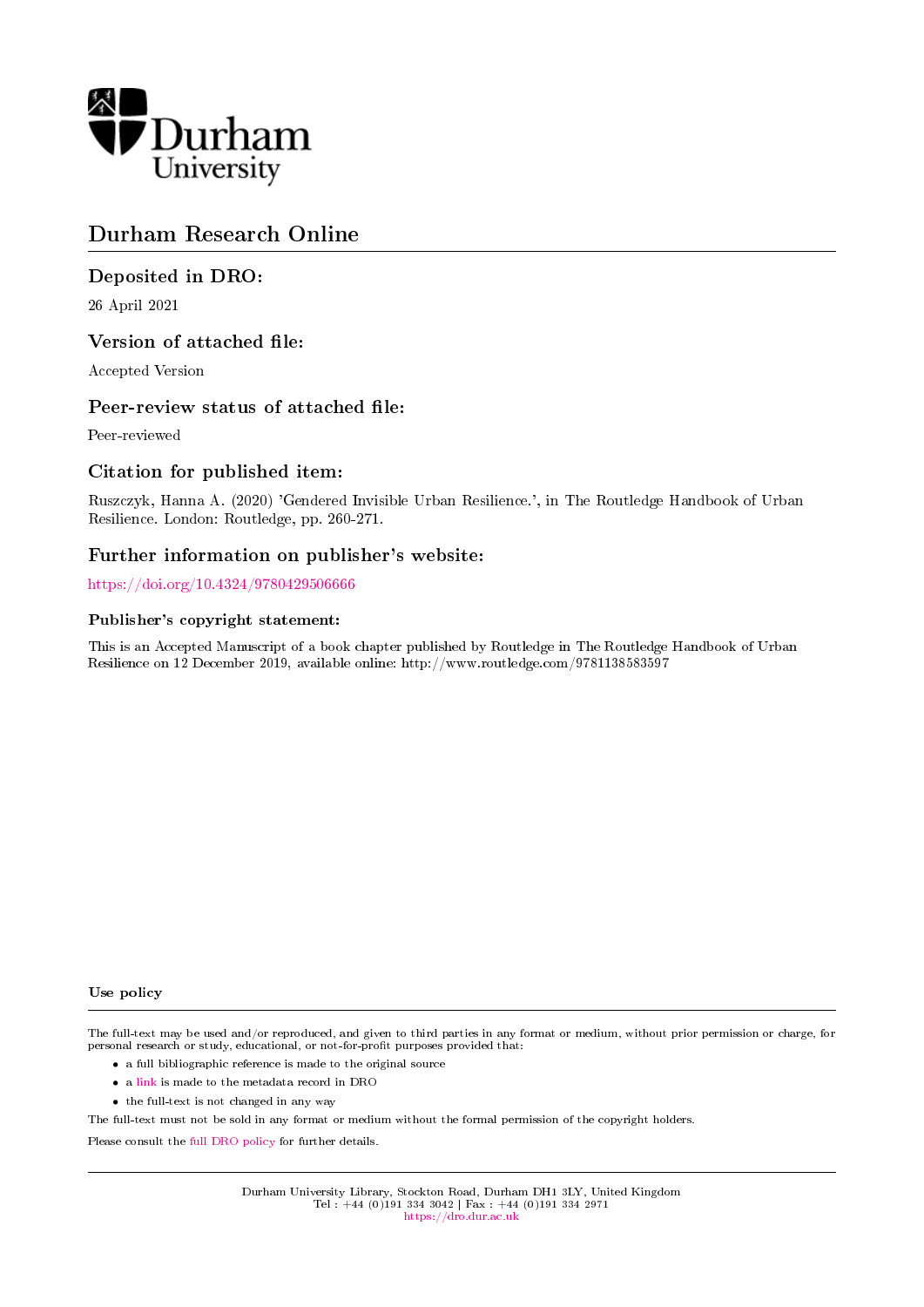# 20

## **Gendered invisible urban resilience**

⊕

## *Hanna A. Ruszczyk*

#### **Introduction**

⊕

Cities are where the world's population lives and future growth will be in sites that have less than one million people (United Nations 2018). These cities are called regional cities, medium-sized cities, even ordinary cities (Robinson 2006). But no matter how they are described, they are not understood; thus limiting how we understand the governance dynamics in the urban Global South. Peake and Rieker, paraphrasing Simone (2004), argue "the urban, now more than ever, is a political stake that opens up and close off new possibilities and constraints" (2013, 12). This statement continues to resonate in places such as Nepal. When considering the everyday urban landscape in Nepal, the individual does not have much power and control, especially if the individual is a woman. The vital yet invisible (Escobar 2012) role of women's groups who serve as providers of social, environmental, and economic resilience in cities of the urban South warrants consideration. Women provide for those who are unable to manage on their own.

The conceptual framework for this chapter's exploration of resilience and reworking follows Cindi Katz's (2004) understanding of resilience and reworking. Katz explores the concepts of resilience, reworking, and resistance on politics of social reproduction and everyday life in Sudan and Harlem. Katz (2010, 318) distinguishes: "Between practices of resilience, reworking, and resistance so as to better understand the subtleties of people's oppositional practices and [to] not overestimate their counter-hegemonic effects (Katz 2004)". Using a case study based on one of the largest cities in Nepal, a conceptual space is created to showcase the invisible and vital role of women. Women not only provide essential resilience in the city through social reproductive services, but also provide economic resilience through the financial provision of funds in times of crisis to those in need. The urban risk governance landscape allows women to be resilient and yet invisible. Rather, they are not allowed to rework the urban to suit the needs of themselves, their families and their networks. In this chapter, through the intersection of invisibility and gender, considerations of resilience and reworking the urban are furthered. The chapter is structured in the following manner: a brief description of urban Nepal, the conceptual framing of resilience and reworking, overview of women's groups, and how they provide social, environmental, and financial urban resilience, a description of neighborhood groups and how they rework the urban, followed by a discussion of power and invisibility and, lastly, the conclusion.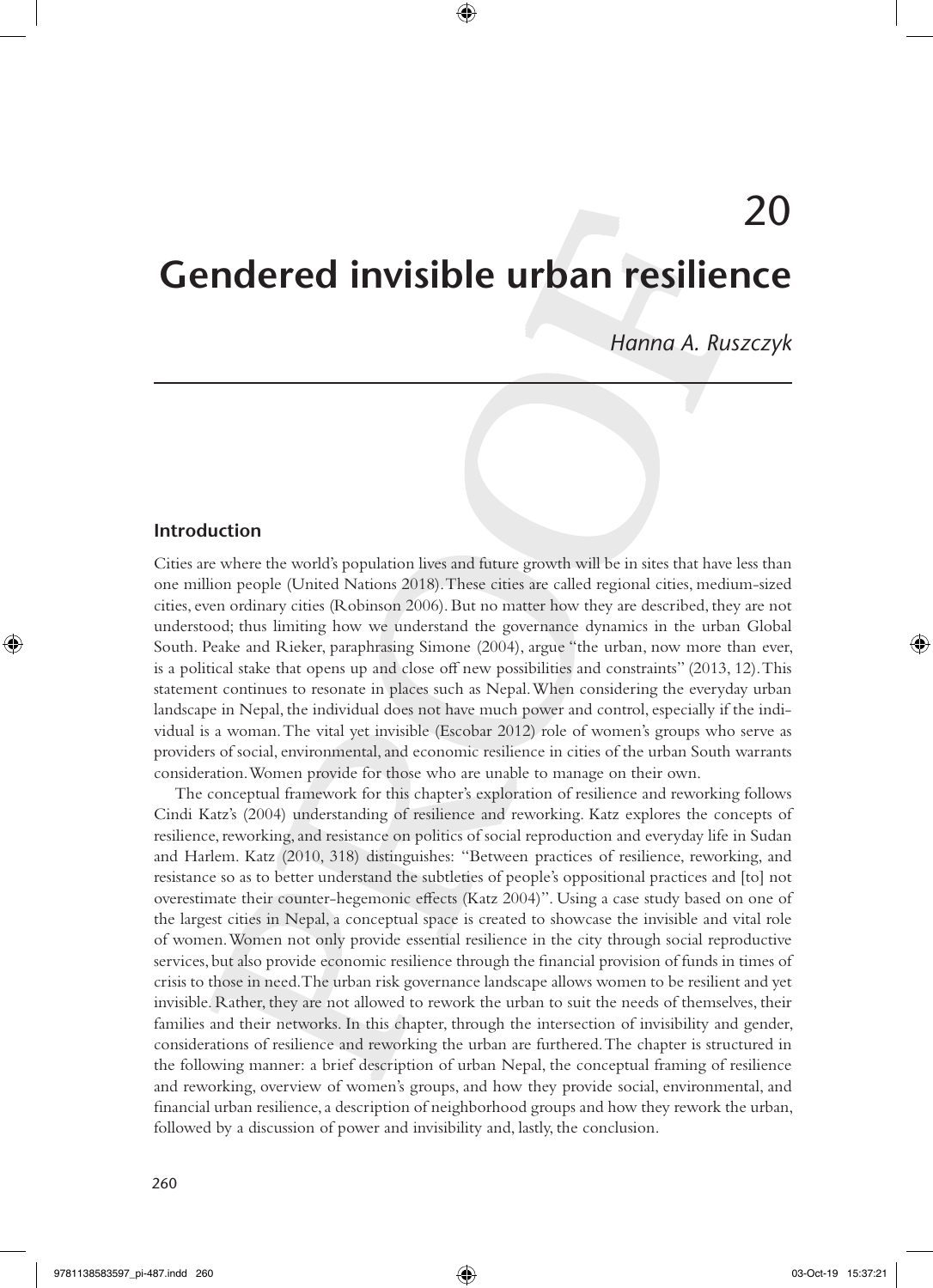#### **Investigating urban Nepal**

Nepal is a post-conflict, hazard-prone country where international remittances are the backbone of the economy. The urban administrative landscape is radically changing in Nepal due to political wrangling over control of the country. For example, in 2001 there were 58 municipalities including the metropolitan city of Kathmandu and four sub-metropolitan cities (Tanaka 2009). In 2014, the number suddenly increased to 191 municipalities because of political infighting between central government ministries. In early 2015, an additional 28 municipalities were created, for a total of 219. Due to the Gorkha earthquake sequence in Spring 2015, the national constituent assembly promulgated a new constitution in September 2015 after deliberating for seven years (Ruszczyk 2018a). Within this changing political and administrative landscape, the political decision to allow municipal elections to take place in the Spring of 2017 (local elections were banned in 2002) is creating an environment for dramatic local change (Ruszczyk 2018b). By the end of 2017, there were over 700 urban and rural municipalities.

⊕

There is consensus amongst scholars that there is a "profound failure by the [Nepalese] state to provide services and stable government" for its citizens, but simultaneously the Nepalese government is able to continue to "reproduce itself and to function in some contexts" (Nightingale *et al.* 2018, 851). This research furthers this point by showing how the government not only functions but also furthers its interests by controlling who can be resilient and who can rework the urban context. The chapter is based on research carried out in an iterative manner over a period of three years (Ruszczyk 2017). Three fieldwork trips during November 2014 – October 2015 coincided with the phase commonly referred to by foreigners: "before, during and after" the high intensity earthquake of April 2015 (Government of Nepal *et al.* 2015). Subsequently, one other research visit in November 2017 was carried out to assess on-going urban changes and the impact on the (in)visibility of women. The situation has not improved for women. Rather the tremendous uncertainty regarding how the local authorities will implement their new responsibilities with unclear levels of financial and human resources is creating a situation where all stakeholders are waiting to see who will lead and how to engage in the changing local governance landscape.

Bharatpur, the case study site for this research, is one of the largest cities in Nepal and has a population of 300,000. It is located on the plains of Nepal, in central province seven, bordering Bihar State, India (Figure 20.1). Bharatpur is a heterogeneous city; the main caste and ethnic groups are Brahmin, Chettri, Newari, Tamang, and Gurung (Bharatpur Municipality 2014). Internal migration continues and includes new affluent high caste migrants, migrants who are fleeing conflict in their villages and towns, as well as economic migrants from the neighboring Indian state of Bihar. Everyday lives are precarious because there is not a strong economic base in the city. The local (and national) economy is largely financed by remittances from young men working in the Gulf countries and Malaysia. Bharatpur's residents have complex connections to each other, to the local authority, and to the urban environment. The way they live in the everyday and what they consider important provides an opportunity to know and learn (McFarlane 2010) about Bharatpur with the goal to make it a better place to live for all residents.

This research utilized a qualitative approach (McFarlane *et al.* 2016) investigating changes in risk perception and resilience strategies among different resident groups in Bharatpur. The intra-urban comparison strived to understand the features of intersection and difference (such as gender, caste and ethnicity, age, education, income levels, employment, length of time in the city, house ownership status, source of migration, sources of new knowledge, etc.) from a representative sample of the city's inhabitants. Research methods included semi-structured interviews, focus group discussions, photography, as well as observation of the daily flow of life in the two wards of comparison (ward 4 in the city center and ward 11 in a rural rapidly urbanizing part of

↔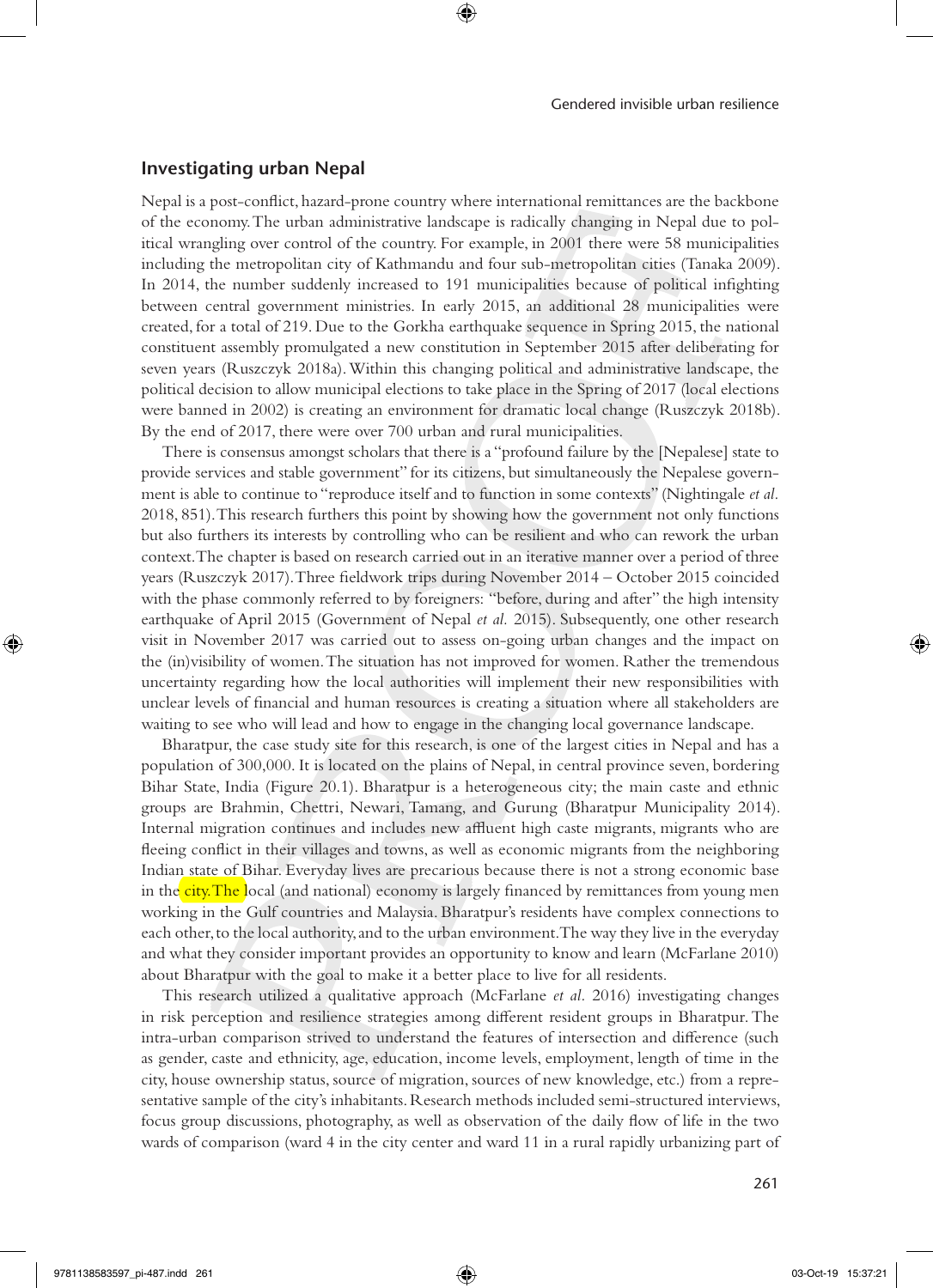

⊕

*Figure 20.1* Nepal road network

Source: Cartographic Unit, Department of Geography, Durham University

the city) (Figure 20.2). The research also took a multiscale perspective, exploring how different scales impact each other and how power and influence flows between the scales (individual, community level, local authority, national, and international level). Over 100 people from the different scales were interviewed.

#### **Conceptual framing of resilience and reworking**

The concepts of resilience and reworking are a lens to consider how groups of residents address risk in the urban context of the Global South. Cindi Katz utilizes an urban, feminist understanding of resilience, reworking, and resistance in her scholarly work that is particularly useful for considering rapidly urbanising and changing Nepal. Katz (2010, 318) proposes: "Resilience, as the name suggests, is a means of getting by and recuperating one's self, community, or resources in the face of dominant social forces. Resilience expresses and fosters what Gramsci (1971) called autonomous initiative." Oftentimes, this can be perceived as "everyday acts of neighboring – the mutual relations of care giving, the sights on the future that help both young and old people keep hope, stay alive" (Katz 2004, 246). Katz continues that these practices "not only enable material and spiritual survival, but also the recuperation of dignity in a range of small transactions". This can be seen in the activities of the women's groups of Bharatpur to be discussed shortly.

On the subject of reworking, Katz argues (2010, 318):

Reworking travels a different register. With more explicit recognition of the social relations that produce the difficult conditions of everyday life, the practices of reworking are intended

262

⊕

⊕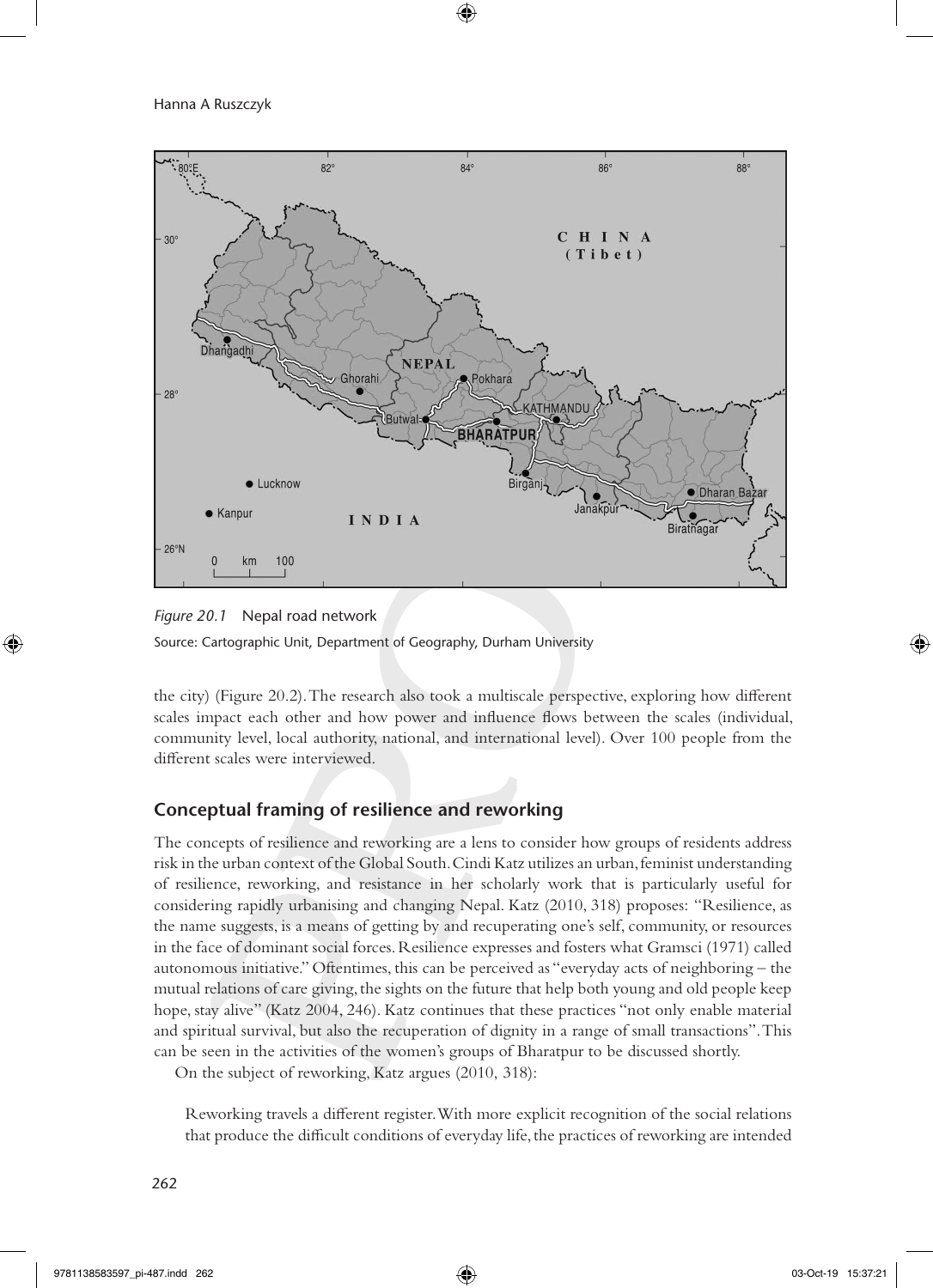#### Gendered invisible urban resilience



⊕

*Figure 20.2* Bharatpur wards 1–14 Source: Author

to alter if not remake them entirely. The practices and strategies of reworking tend to be pragmatic and focused, staged in the realms and at the scale in which a problem is encountered, although their effects may be much more far-reaching in time, space, and consciousnessbuilding. Their intent is to recalibrate power relations and respond to injustices more so than to challenge the grounds and social relations upon which they are built and sustained.

Katz continues by suggesting there are two interconnected aspects to the material social practices of reworking (2010, 247): "One is associated with redirecting and in some cases reconstituting available resources, and the other is associated with people's retooling themselves as political subjects and social actors." Social forms of engaging in the city can be witnessed in the form of localised, geographically based community groups: women's groups and neighborhood groups. Through this chapter, the collective acts of managing perceived everyday risks are described. The women's groups and the neighborhood groups strive to bring resilience and or reworking to their communities to mitigate against everyday risks. The male dominated neighborhood groups are engaging in practices of reworking the urban political context in a way that the women's groups are not allowed to. This will be discussed below.

#### **Women's groups provide urban resilience**

Women's groups have been a feature of rural Nepal and are being introduced to the urbanizing areas with migration (although in urban Kathmandu Valley, women's groups have existed for many years in the indigenous Newari community). Women organize themselves into women's

⊕

⊕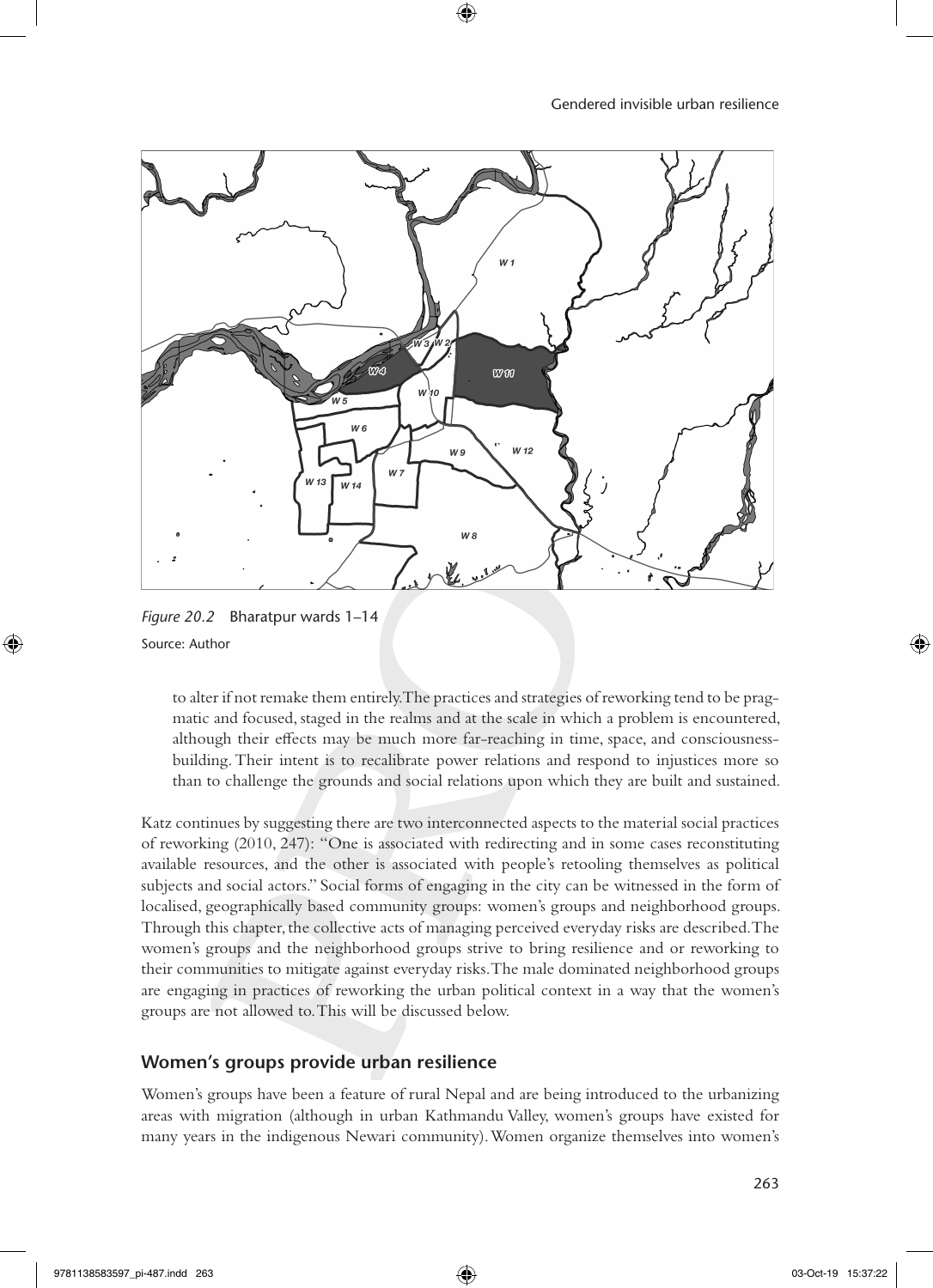groups (or mother's groups in the Nepalese language) with 60–100 members, on a geographic basis that appear to overlap with neighborhood groups if they exist. The groups are between one and ten years old (mostly around two years old as of 2015 when this particular data was collected) and for the most part, have been established without international donor intervention. Rocheleau *et al.* (1996, 18) highlight women have "visions of their rights, roles, and responsibilities and they are aided by participation in groups and organisations". Unanimously, women interviewed explained that they established groups because they worried about social and economic issues that were not being addressed by the local authority and or by the neighborhood group (if one existed in the area).

⊕

The Little Flower Women's group is an example of a women's group in Bharatpur which contains many features of the women's groups interviewed. The members of the Little Flower Women's Group located in the city center (ward 4) include housewives, teachers, and are "job holders" (the respondents' term); many of their husbands are absent – they are abroad working. These women are primarily high-caste Brahmin and Chettri and are newcomers (arrived in the past five years) who have built homes in the center of town that is rapidly transforming into a middle class area. Through participation in the Little Flower Women's Group, they interact with other women. Otherwise, they are restricted to their houses if they are not employed. Through engagement in a women's group, they can learn about diverse subjects such as health care and earthquake awareness, they build relationships with others, and make networks that can support them in a time of need. This is especially important for those wives whose husbands are abroad working and away for long stretches of time.

Dilu is a recent newcomer, with a secondary education, from the Newar ethnic group and a self identified social activist who helps people in the community. Dilu explains how the Little Flower Women's Group serves as environmental and social resilience in the city:

The women's group cleans the roads and during religious festivals we coordinate with other organisations. We work for empowerment of women. We solve problems in the community and resolve disputes. Women have great power in the community. We do a lot of work but it is unseen [by the local authorities]. The major issue is that the municipality does not want to communicate with the women's groups. We are working for them, the government, [doing their work] but they still not seeing it.

Dilu continues by explaining that women solve problems in the community and that women's groups offer a range of social services: they support children who cannot access schools due to lack of money, they intervene in domestic disputes as well as attempt to address alcohol and drug abuse in the community. In the city center (ward 4), the women's groups are noticeable and serve a vital role in the city. The women's groups are leaders in many areas associated with urban society in the mixed usage commercial and residential part of the city. This is due to an absence of neighborhood groups in the city center. Businessmen's clubs are visible but neighborhood groups are not. It is not clear why this is the case, but the outward migration of many men for remittances may be part of the explanation.

In the rural, rapidly urbanizing area of the city (such as ward 11), there are few women's groups and more neighborhood groups. Some of the women's groups have been established with the support of a donor-funded project targeting economically poor and socially marginalized residents of Bharatpur. The goal of the project was to create a link between residents and the local authority. From discussions with one such newly created women's group on "Jungle Road", the members explained that they have learnt the value of participation in a community group. The women's group has changed the way they (as women) interact with the newly established (by

↔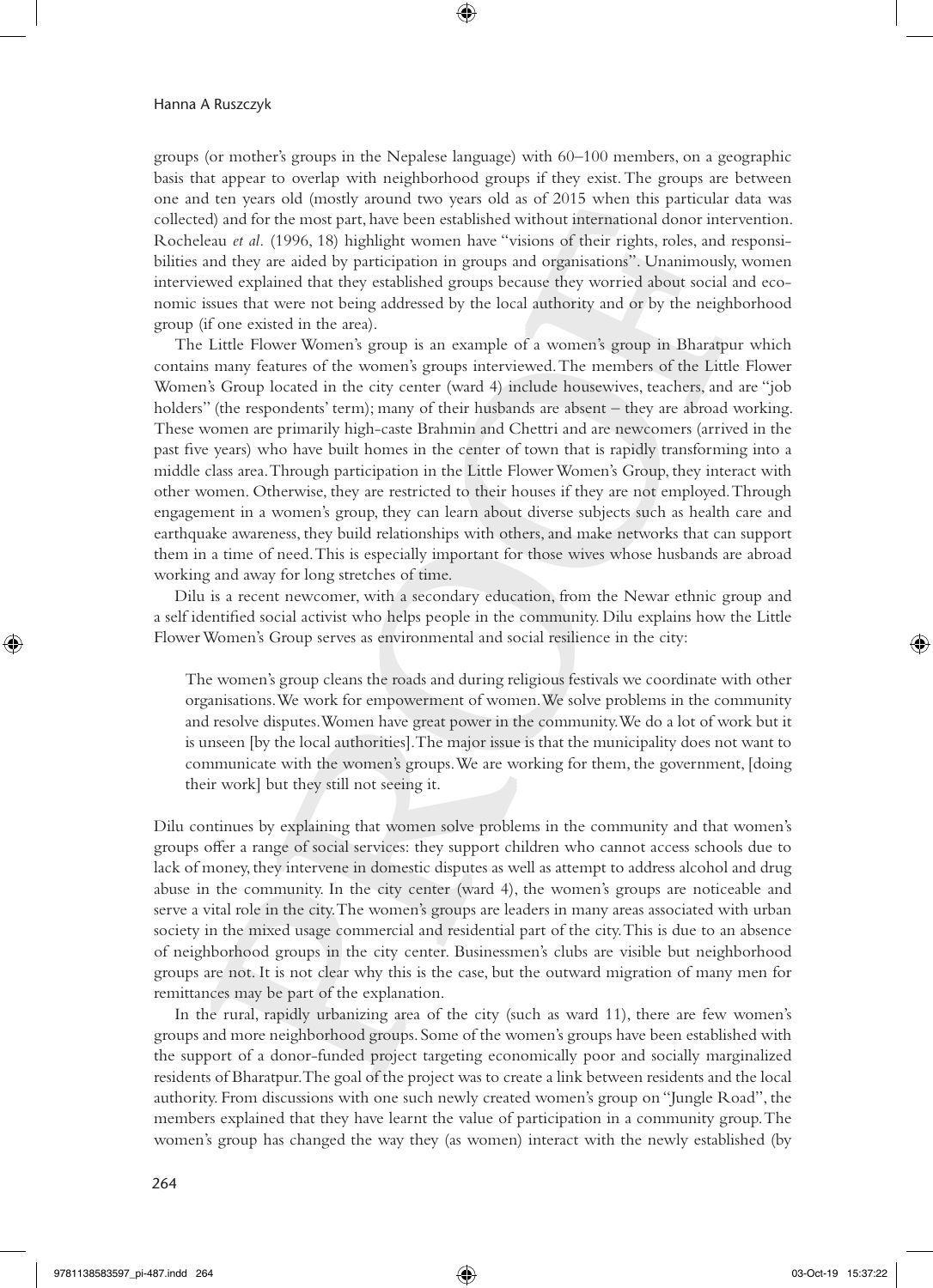the donor project) neighborhood groups and the local government. They value the opportunity to share their household and family problems with other women and also to learn about health programmes. The leader explains that by participating in the women's group:

⊕

It has made us aware; we did not know how to speak before, now we are confident… We are proud of our cleanliness campaign [to pick up litter] and also the fact that we are more aware. We save money and distribute to each other in a time of need. Controlling this money, this gives us grounds to participate, we can now speak to the men, and we have a voice.

From a gender perspective, in Nepal financial security can be addressed not through jobs, but through a safety net in the form of group lending. Women value the guaranteed financial support in case of a crisis or an emergency. The savings and credit schemes are critical to all women's groups. Both the Jungle Road Women's Group in urbanizing Bharatpur and the Little Flower Women's Group in the city center explain that all members contribute 200 NPR monthly (equivalent of \$2) and, each month, one woman can access the funds (if necessary) – up to 30,000 NPR (equivalent of \$300) with minimal interest. The most common uses for the money include medical treatment, private school tuition fees and materials and, less frequently, construction of a house.

Through the provision of informal financial resilience in the form of the group saving and credit schemes, they are addressing economic security through the financial schemes. The schemes are a safety net if a family faces extreme difficulty in their livelihood's strategy, if health deteriorates, in case of death or other everyday crises. It is valuable to note, in Bharatpur, the women's saving and credit schemes do not provide income-generating loans; rather the group approach enables women to ensure household subsistence and survival, and, less frequently, planning for the future. Through the management of funds, the women are empowered to "have a voice" and power to support themselves and other women in a time of need without needing to ask for approval from husbands.

In the Global South, Chant (2013, 1–2) argues: "Women make significant contributions to urban prosperity through a wide range of paid and unpaid labor, including building and consolidating shelter and strategizing around shortfalls in essential services" that should be provided by government. This can be seen in various ways in Bharatpur. For example, women's groups are essential in the organization and implementation of environmental and cleanliness campaigns in their neighborhoods, as well as the regular and ongoing collection of rubbish at pre-defined municipal collection points in their neighborhoods. The women's groups effectively provide unpaid governmental services related to the maintenance of streets. In some cases, this is done willingly and, in some cases, the neighborhood groups require the respective women's group to serve as environmental resilience for the city. More often in urbanizing ward 11 where there are strongly managed neighborhood groups and few women's groups, the wives of neighborhood group members provide the same environmental cleanliness services that women's groups provide in other parts of the city.

Miraftab (2007) suggests that in third-world cities, women's informal labor is not only within the family but also in the community through the provision of neighborhood care and municipal services such as those mentioned above. These forms of urban resilience provide a mechanism to consider the significant role women enact in the urban. Men in neighborhood groups in both wards of comparison view pollution and environmental cleanliness as a concern. The municipality also is interested in maintaining the cleanliness of streets. Rather than employing municipal workers, the local authority and the neighborhood groups pressure the

↔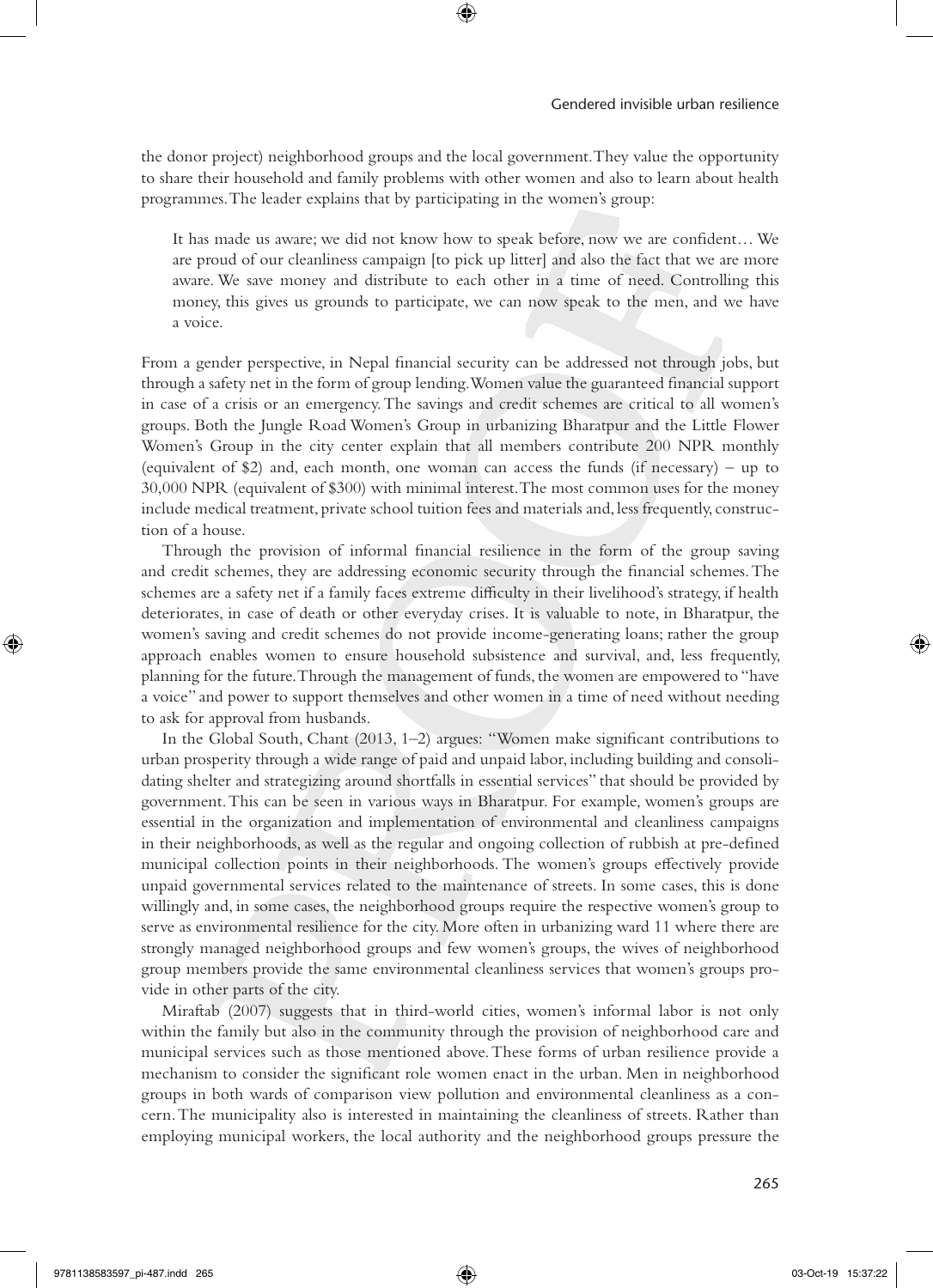wives and women's groups' members to serve as environmental resilience in the city in the form of unpaid labor.

⊕

Of critical importance for all women interviewed in the city was participation in women's groups. Women value participation in the women's groups more so than participation in neighborhood groups because their voice is heard – their opinions matter more in the women's groups rather than in groups where men dominate discussion and action. Mohanty argues, "Women are central to the life of the neighborhood and communities [and] they assume leadership positions in these struggles" (2003, 515). This can be seen not only in Mohanty's research site of India but also in different ways in Nepal. The women's groups provide a range of services: social support to each other as well as to vulnerable individuals in the neighborhood who are not members, organization of festivals and, lastly, environmental cleanliness campaigns in the neighborhood. The groups also attempt to influence ward-level decision-making although with minimal success (Ruszczyk 2017). The local authority does not want to communicate with women's groups. They do not see a reason why they should, according to interviews with the local authority. The local authority interacts with those who it deems important. Women, irrespective of caste and ethnicity, affluence or even location in the city are deemed not worthy of engagement. It is this aspect of gender that is of significance in the understanding of resilience. Katz (2010) proposes that resilience is a means of getting by, surviving utilizing the resources at hand in the face of oppressive dominant social forces. Resilience is comprised of everyday acts of neighboring, giving of care to others, staying alive with dignity if possible. This is what was made visible in Bharatpur.

#### **Neighborhood groups rework the urban**

Neighborhood groups are a voluntary grouping of self-selected residents, between 50 and 150 households (most frequently approximately 100 households), from the same geographic area comprising approximately four blocks. This information is based on numerous interviews with groups throughout the city and the local authorities. There is never geographic overlap of neighborhood groups; rather in places there are no neighborhood groups (where many tenants or businesses are located such as in the city center). Men, with limited participation of women, are managing the neighborhood groups through committees. This self-organization on a geographic basis has been taking place since the late 1990s. These older neighborhood groups in Bharatpur were established under the auspices of a United Nations Development Programme (UNDP) project called Rural Urban Partnership Project (RUPP). RUPP started in 1997 working in 13 municipalities (of which Bharatpur was one) and concluded in 2007 working in 30 municipalities. According to an UNDP Nepal interviewee, the original mandate of the UNDP neighborhood groups (also called tole-level organizations) was three fold: poverty reduction including saving and credit schemes, social development (addressing health, sanitation, disaster, and pro poor infrastructure), and, lastly, planning and governance (linking people to local government).

The UNDP unsuccessfully lobbied the central government to introduce the neighborhood groups as a lowest level of formal government in Nepal (one level below the wards). Parallel to the project's implementation and institutional support of neighborhood groups, local elections were held in 1997 and the elected officials served their five-year term. The king subsequently dissolved local representation due to the ongoing conflict with the Maoist rebels and the state of emergency. Since 2002, the lack of elected representation on a municipal and ward level has created a governance space where the ability of residents to influence the urban local authority is constrained because the local government officials are central government appointees. Affluent high-caste newcomers are creating new neighborhood groups (less than three years old as

↔

⊕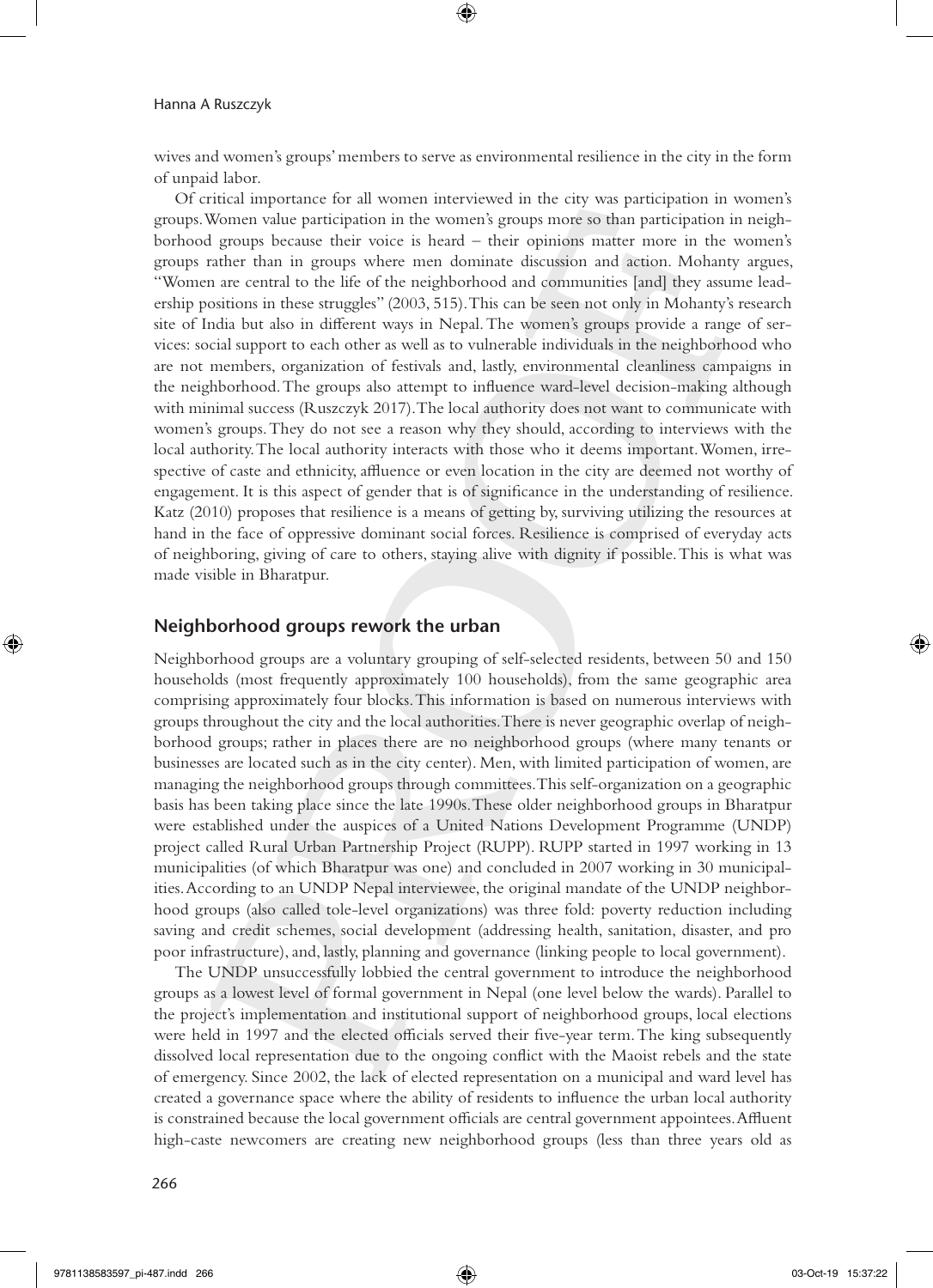of Spring 2015). These new neighborhood groups are able to address in a collective manner some of their perceived urban everyday risk in relation to poor physical infrastructure. They appear to have the social connections with formal government to bring infrastructure to their neighborhoods faster than the older neighborhood groups established by the ethnic or poorer high caste groups. For example, the newly created neighborhood groups in ward 11 are more powerful than the older groups. Narayan, a high-caste Brahmin shopkeeper who recently moved to urbanizing Bharatpur ward 11 with his wife and family states: "Our TLO (neighborhood group) is two years old. There are 100 households in the TLO. It was started in order to make a link to the ward secretary and municipality. People group themselves so they could talk to the municipality about physical infrastructure. The TLO also works for [environmental] cleanliness." Overwhelmingly, the male-dominated neighborhood groups are working to address a specific, perceived everyday risk – the poor condition of dirt roads. The groups have aspirations for modernity in their neighborhoods through the provision of paved roads. The municipal government is also concerned with providing visible forms of physical infrastructure in the city. The municipality has *informally* declared that it will bring modernity in the form of paved roads to parts of the city. The caveat is that there must be an informal neighborhood group that can provide 25–30 per cent co-financing for the construction of the tarmacked road. The local authority does not communicate directly with all neighborhood groups; rather, information is communicated informally in a managed, gray space (Yiftachel 2009) only to some neighborhood groups according to interviews conducted with neighborhood groups and with the local authorities.

⊕

Based on their research in Nepal, Nightingale and Rankin (2015, 169) propose that people's ability to make "claims on the 'everyday state'" depend on social position and articulation with broader political economic currents. This can be seen through the influence of the different caste groups, length of time in Bharatpur, their geographic location in the city, and affluence. The Brahmins and Chettris who have lived in Bharatpur all of their lives, those who migrated into Bharatpur during the past 20 years and also the poorer newcomer Brahmins do not have the same political influence as the affluent high-caste Brahmin newcomers who have recently settled in Bharatpur. The long-term residents are watching, learning, and enthusiastically embracing the methods and links to the government brought by these newcomers who live in their area and who are willing to engage with them.

This collective "we" ness (Simone 2015, 2) of the neighborhood groups cannot be underestimated because it is allowing for unexpected actions by groups of people who might not be expected to work together due to their social and cultural histories. This is how the urban disrupts some relationships and allows new workings or manoeuvrings to transpire and at times creating new spaces for collective forms of "reworking" (Katz 2004) to address perceived risks. It is this weaving of diverse people with multiple identities as urban reworking that is useful as a conceptual tool to understanding the empirical setting of Bharatpur, Nepal. On the subject of reworking, Katz argues (2010) that reworking travels a different register than resilience. The practices and strategies of reworking tend to be pragmatic and focused, staged in the realms and at the scale in which a problem is encountered and at the scale in which it can be addressed or solved.

All neighborhood group representatives interviewed speak of the benefits of being in a group (as did the women's groups' members). Only by working together, as a collective or group, can they "rework" (Katz 2004) the urban reality, to address their risk perceptions in their everyday life. For example, the indigenous group, the Kumals, have learnt how to engage with others, how to work in a social environment that is unfamiliar. The ethnic Tamangs who live in the same area have more money to invest in physical infrastructure projects (paved roads and street lighting)

↔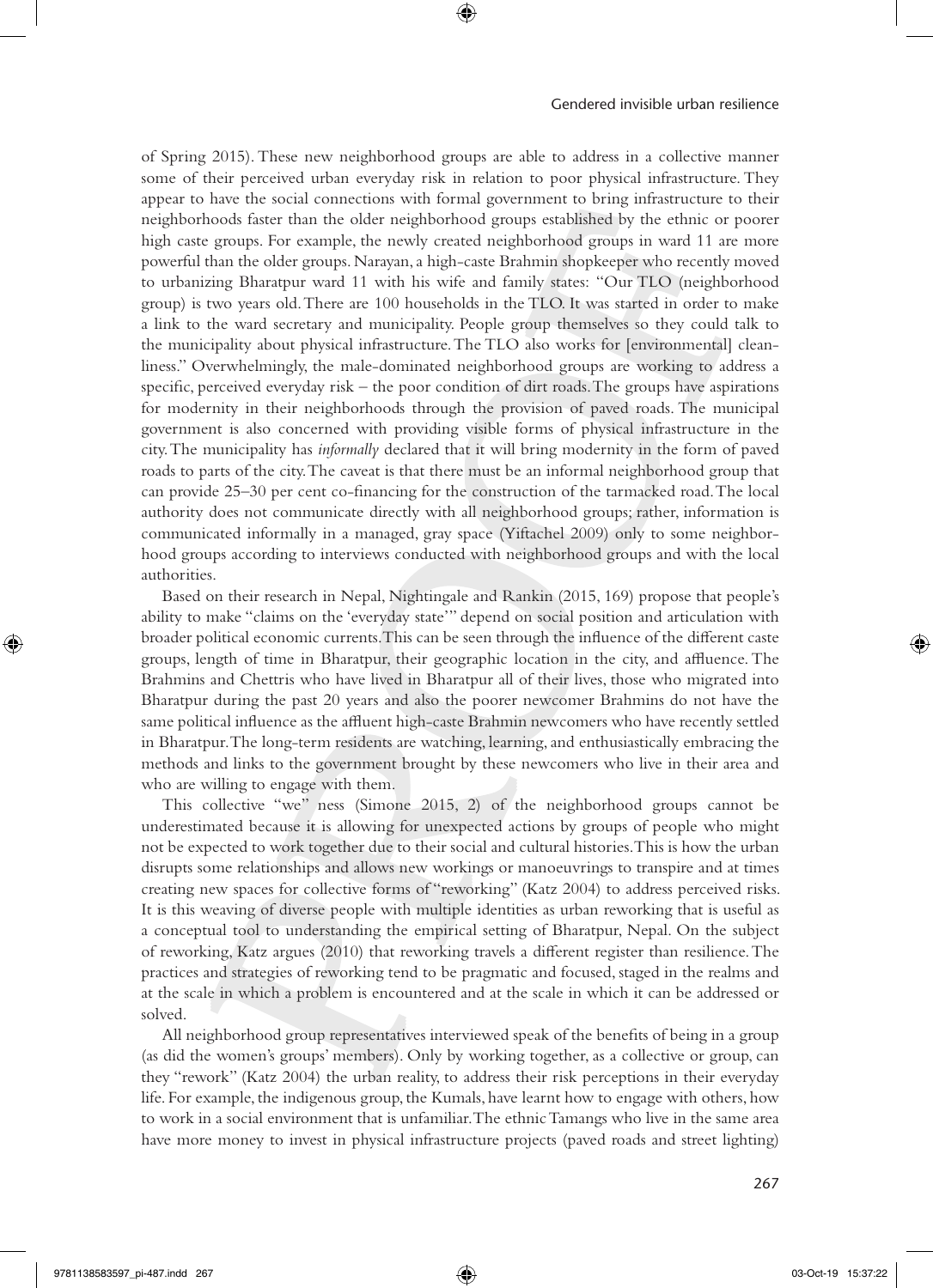through the financial contribution of the Kumals. People are learning how to plan for the future, to make collective decisions that will impact and benefit their wider communities. They are acutely aware of the financial limitations of the local authority. The neighborhood groups are skilled at managing the women's groups to support their community resilience activities while simultaneously not allowing women to change the urban radically. The neighborhood groups are not only exhibiting resilient behavior but they are actively reworking their urban context. They are making vertical connections to the local authority that is allowing the groups to enhance their environment. The neighborhood groups are not trying to challenge the municipality and the political powers; they are instead attempting to "undermine its inequities on the very grounds on which they are cast" (Katz 2004, 247).

⊕

The neighborhood groups have retooled themselves as political subjects that the local authority can work with. They organize themselves into units informally acknowledged by the government and with the financial contribution expected by the government to provide physical resilience. Katz (2004, 239) utilizes the phrase "negotiating the recent future". This is an apt phrase for the rapidly changing urban reality in which people function, but the reality can change very quickly due to events that are occurring on scales that are beyond the control of residents. People's aspirations are bounded by their experiences with government, society, and due to their economic resources, location in the city, and other intersecting, identifying factors. The time-scale for reworking is also relatively short. People comprehend that their area of influence is limited in time, space and place; they can negotiate and rework only the recent material future.

#### **Power and invisibility**

⊕

Women's groups in Bharatpur provide vital social, environmental, and financial resilience to the everyday fabric of urban life. They enable the city to function. Women understand the value of the services they are providing and are proud of their accomplishments (Ruszczyk 2018b). However, women are dissatisfied with the invisibility imposed upon them by the patriarchal, hegemonic urban governance structures. Several women's groups highlight limitations of women's groups due to social constraints imposed by men (women need permission from husbands to join women's groups and men who steer women's groups (to do the bidding of men and neighborhood groups) and the government (which is not interested to engage with women's interpretations of urban risk). This is the same local authority that is willing to use women to clean the streets, thus serving an environmental maintenance function in the city most commonly associated with public sector provision.

There are tensions between women's groups who control their own financial schemes and male-dominated groups. For example, the newly elected president explains that the new management of the River neighborhood group in the city center will no longer "take" the money of the women's group and distribute it to the neighborhood group members as grants. The River women's group is very angry that their money was appropriated. They have no recourse and they unwillingly support the neighborhood group in cleaning the streets and completing other tasks the neighborhood group "asks" of them. In discussions with many women's groups, issues of power, control, and tension-filled relationships with neighborhood groups are often raised. At times, women's groups are a source of tension for the male-dominated neighborhood groups. Tensions arise when women's groups become too visible in terms of their activities and requests for changes in their communities and too powerful in terms of the money they have under management. Subsequently, attempts are made to take away the financial resources of the women's groups and to decrease women's ability to request social change.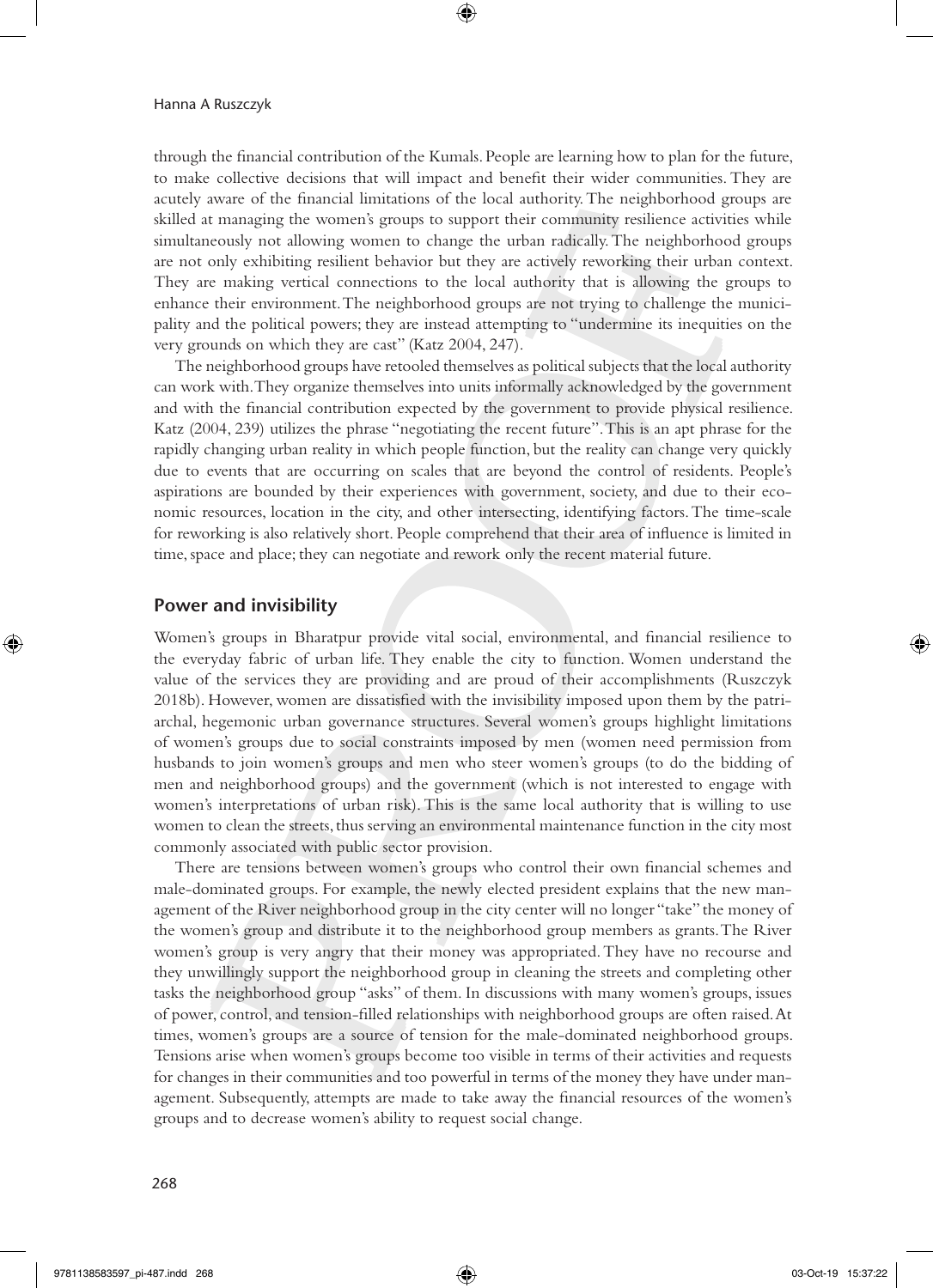Power dynamics between neighborhood groups and women's groups force women's groups to be (only) invisible resilience in the urban. Relationships are negotiated, often to the benefit of the male-dominated groups. In the rural areas of the city, the tole-level organizations are powerful and influential (partly due to the affluent newcomers' high-caste status). They do not generally support the establishment of women's organizations suggesting that women do not need their own groups since "Neighborhood groups take care of everything" according to a president of a neighborhood group in rural Bharatpur. This same president continued: "The tole level organization looks at the overall problems of the community but women's groups – they are only confined with women's problems." This translates into concerns perceived by women in relation to social issues, children's education, health for the family, and other everyday issues. A member of the women's group on "Jungle Road" in rural ward 11 (created through an international aid project) comments on the one-way relationship with the neighborhood group and the municipality: "Lines of communication flow from municipality  $-$  to  $-$  ward  $-$  to  $-$  TLO [neighborhood group] – to – women's group. This is the process. We work on how to implement it [what others decide is important]." Stronger, more influential neighborhood groups are effectively silencing women and their significant power through collective action. Women's groups are allowed to be resilient but are not allowed to do more, not allowed to rework the city in their vision. Dilu, the strategic advisor to a women's group in the city center, explains that women's groups are "working but we are in the 'shade', not in the sun" of the local authority. They wish to be seen, acknowledged and engaged with by the government. Chant (2013, 1) argues that there is a "stark contrast between women's input to and benefits from the accumulation of wealth in cities" [of the Global South]. Chant continues (2013, 2): "Women often reap limited reward in terms of equitable access to 'decent' work, human capital acquisition, physical and financial assets, intra-urban mobility, personal safety and security, and representation in formal structures of urban governance." Chant's description of the Global South and this empirically-driven work based in Nepal augment each other. Escobar (2012) discusses how discourse, visuality and power are interconnected. He suggests if people are brought into conversation, then it "consign[s] them to fields of vision" (2012, 156). Urban residents want to be "seen" by the government. Peake and Rieker (2013) explain that women's organizations in the Global South have argued for women's engagement with social and collective rights and issues above those of the individual. They argue that "women are an important node in the constellations of power, and thus in the production of centers and margins, in imaginaries of the urban" (2013, 2). Existing governance practices in Bharatpur, Nepal and the ensuing negotiation for governance space have created multifaceted sites of contestation between the community groups and the government and also between the two forms of collective action (neighborhood groups and women's groups). We can see in Bharatpur some of the "contested, dynamic processes through which social inequalities in Nepal are produced and entrenched" (Nightingale 2011, 161) but also how some boundaries are being reworked and are shifting in the urban.

⊕

The government and groups such as political parties and neighborhood groups influence whose resilience and whose reworking matters in the city. In the city center, where there are few neighborhood groups, there is no mechanism in place for the voices of women's groups to be heard outside of the neighborhood level. They are effectively silenced as islands of collective governance with minimal opportunities to change the urban. Women's perceptions of urban risk are not as important as men's perceptions of risk. Women's invisibility is enforced not just by the government but also by a multitude of subordinating layers in the patriarchal society. Women are informed by the actions of the patriarchal hegemony that they are viewed as forms of gendered, invisible, urban resilience. Only the neighborhood groups can rework the urban.

↔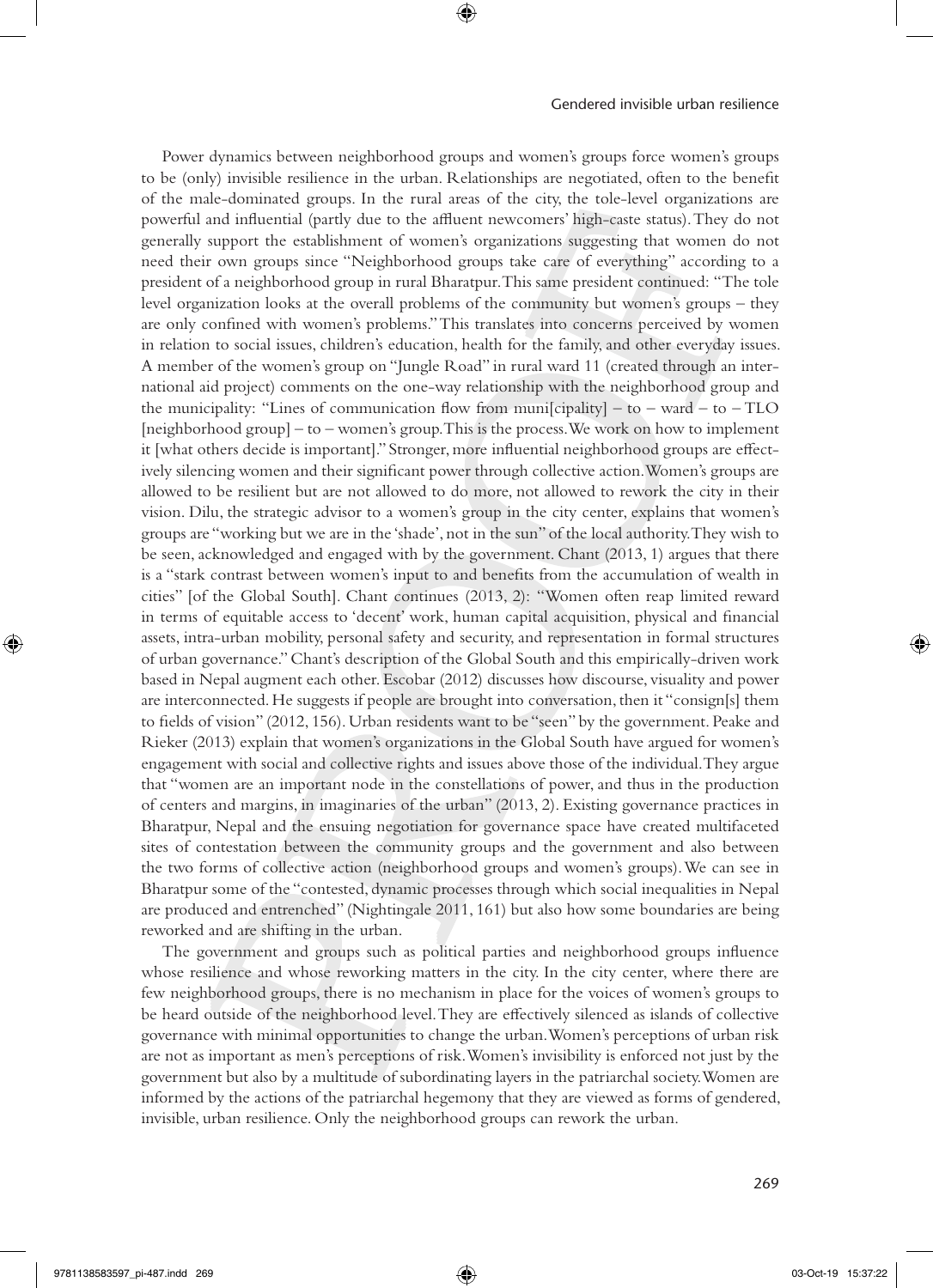#### **Conclusion**

The opening paragraph of the chapter states that the urban is a political stake that opens and closes new possibilities and constraints. This is the reality in the urban spaces of the Global South whereby residents are influencing the urban setting and are simultaneously being changed by it. The empirical evidence suggests both resilience and reworking (Katz 2004, 2010) can be found in the rapidly urbanizing and changing setting of Bharatpur, Nepal. Women's groups showcase forms of gendered, invisible, social, environmental, and financial resilience, but they are not allowed to rework the urban to their benefit. In an atmosphere where local government provision is absent or organized according to factors including caste, affluence and geographical location, some residents are allowed by government to attempt to rework the urban through their collective efforts. The male-dominated neighborhood groups are enabled to rework the urban to achieve changes in physical infrastructure (paved roads) thus impacting the changing of ethnic and caste boundaries on a local level. Unfortunately, gender roles and norms appear unchanged throughout these processes.

⊕

Groups aspire for more than they have in the everyday; they desire a link with local authority in order to create a better future. The government is ambivalent towards women's groups, rendering them and their urban resilience activities invisible, but does engage with some neighborhood groups who have similar social and economic characteristics to those in power. The government decides who will be visible and the government manages the gray space of informality to suit its agenda rather than addressing the full range of risks as perceived by all residents. If agendas overlap, as in the case of physical infrastructure provision and preferably in locations where high-caste and affluent residents live, the local authorities engage.

Sustainable development goals number 5 (gender equity) and 11 (sustainable cities and communities) are intertwined and require understanding and debate because they are fundamental to our collective future world. It is in this context where existing forms of social mobilization need to be made visible, understood, and strengthened in the most appropriate ways. There are opportunities for intervention to foster progressive change and sustainable development by tackling the root causes of structural inequality that keep women marginalized in the city. This could involve prodding local authorities to create a policy space where informal groups including groups created by urban female residents can contribute to social and economic discourse as well as by supporting women's groups to advocate for change (in a way they view appropriate). Given the current context in Asian cities where the local level is the site where risk governance is increasingly decided, socially just futures can be gained by making visible, listening to, and engaging with women more substantively.

#### **References**

↔

Bharatpur Municipality, Nepal (2014). Bharatpur Municipal Profile. (Accessed May 15, 2016).

- Chant, S. (2013). Cities through a 'gender lens': A golden 'urban age' for women in the global South? Environment and Urbanization. 25 (1): 9–29. doi:10.1177/0956247813477809.
- Escobar, A. (2012). Encountering Development: The Making and Unmaking of the Third World. Princeton, NJ: Princeton University Press.
- Government of Nepal, Ministry of Home Affairs, ICIMOD and ESRI (2015). Nepal Earthquake 2015: Disaster Recovery and Reconstruction Information Platform (NDRRIP). http://apps.geoportal. icimod.org/ndrrip/profile?id=Municipality&Lang=en. (Accessed: April 17, 2017).
- Gramsci, A. (1971). Selections from the Prison Notebooks (Q. Hoare (ed.)). New York: International Publishers.
- Katz, C. (2004). Growing Up Global: Economic Restructuring and Children's Everyday Lives. Minneapolis, MN: University of Minnesota Press.

 $\bigoplus$